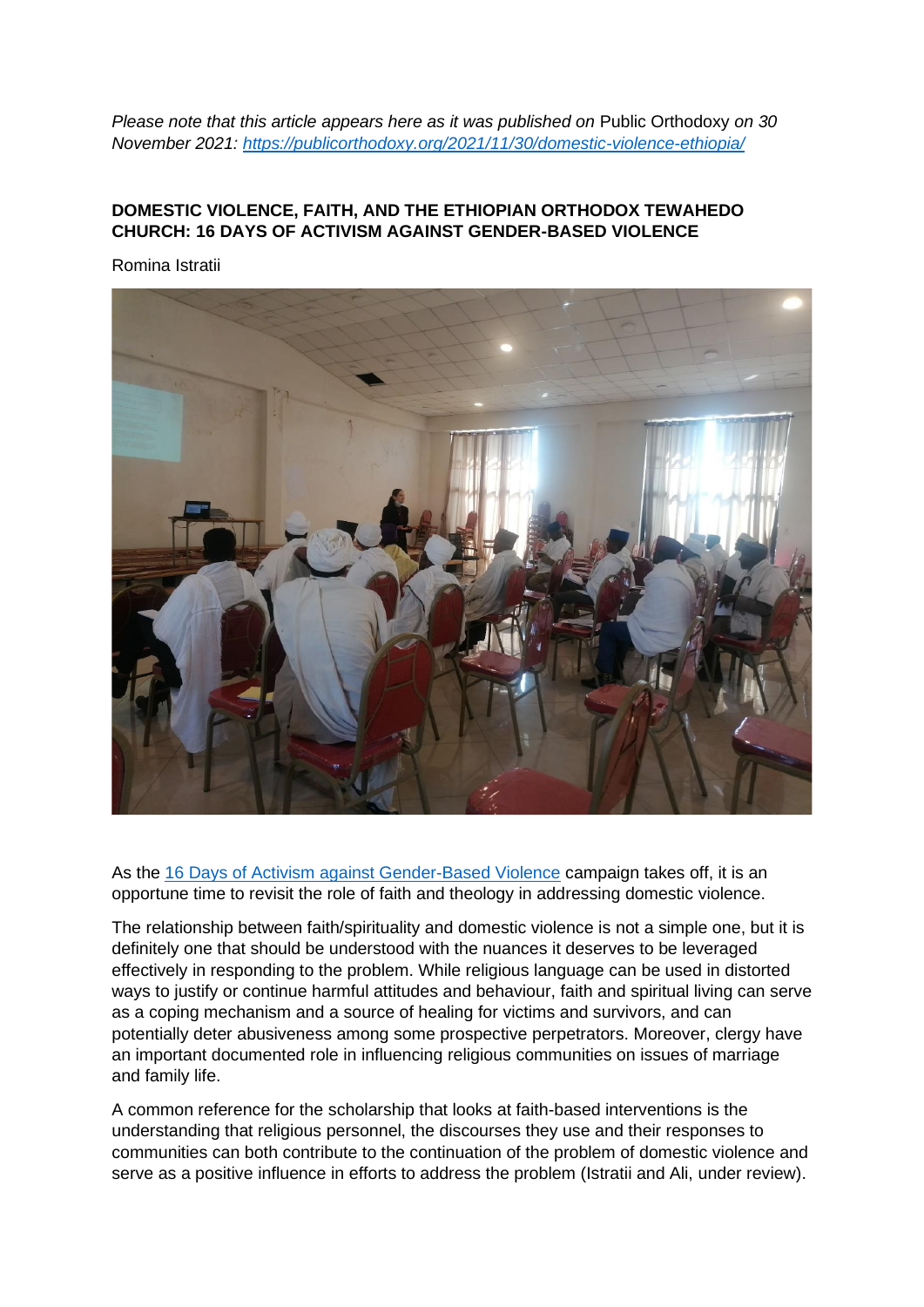While clergy are well-positioned to respond to domestic violence in religious communities, they often lack an understanding of how their own discourses and responses can unwittingly reinforce negative norms, attitudes or situations, and how to support victims and perpetrators with awareness of safeguarding risks and due processes.

[The international literature that evaluates and assesses faith-based interventions](https://eprints.soas.ac.uk/35796/1/Presentation_28%20October%202021.pdf) stresses the importance of cultural sensitivity to ensure that the programmes are relevant and impactful with those they aim to support. Cultural sensitivity is noted to be equally relevant to programmes implemented in low- and middle-income countries (LMICs) and those involving migrant populations in western industrialised societies, with the important insight that religious understandings among migrant communities may reflect newly acquired theological influences encountered in the host society and not solely or necessarily beliefs upheld in the home country, thus requiring a more transboundary approach to understanding and responding to domestic violence in faith-sensitive ways internationally.

While some differential conditions and needs are reported across geographies, the international evidence suggests that clergy-centred interventions could be more effective if: a) clergy are better equipped with theological/exegetical knowledge to respond to distorted deployments of religious language in the community, b) are willing to address the topic of domestic violence in public sermons, c) understand how to respond to domestic violence victims and perpetrators with consideration of their psychological states and the likely safeguarding risks involved, and d) are integrated more substantively with secular referral systems responding to domestic violence.

[Year-long anthropological research](https://www.taylorfrancis.com/books/mono/10.4324/9781003006992/adapting-gender-development-local-religious-contexts-romina-istratii) that was conducted in Ethiopia reinforced this state of evidence. The study, based in the countryside of northern Ethiopia and involving over 244 participants, documented both a prevalence of religious language in how the clergy and the laity experienced and responded to domestic violence, as well as the crucial role of the clergy in teaching about marriage and in mediating situations of marital conflict and abuse. While some clergy seemed to lack the preparedness to respond with awareness of the complex psychology of victims and perpetrators and ignored the potential risks involved or the importance of confidentiality for the victim, others used theological language resourcefully and in ways that seemed to reverse rigid or pernicious attitudes associated with some forms of conjugal abuse or its implicit tolerance. They also supported victims/survivors materially, emotionally and spiritually in ways that state institutions failed to do.

## **Project dldl/**ድልድል**: Translating research into social impact working through equal partnerships**

The study in northern Ethiopia supported by the international evidence informed the development of [project dldl/](https://projectdldl.org/)[ድልድል](https://projectdldl.org/), which works through research, direct interventions with religious and secular stakeholders and knowledge exchange to strengthen religio-culturally sensitive responses to domestic violence in Ethiopia, Eritrea and the UK.

The project [was envisioned to promote a more transboundary approach](https://eprints.soas.ac.uk/35792/1/Decolonising%20methodologies%20in%20migration%20research_Dr%20Romina%20Istratii.pdf) to responding to domestic violence in religious societies and their international migrant and diaspora communities, one that recognises the prevalence of religious and cultural norms and understandings in the home societies and pays attention to how these combine with new effects encountered in the host societies to define the experience of domestic violence. The project's approach is informed by a decolonial commitment to reverse the historical transfer of knowledge from western industrialised societies to their LMIC counterparts and to create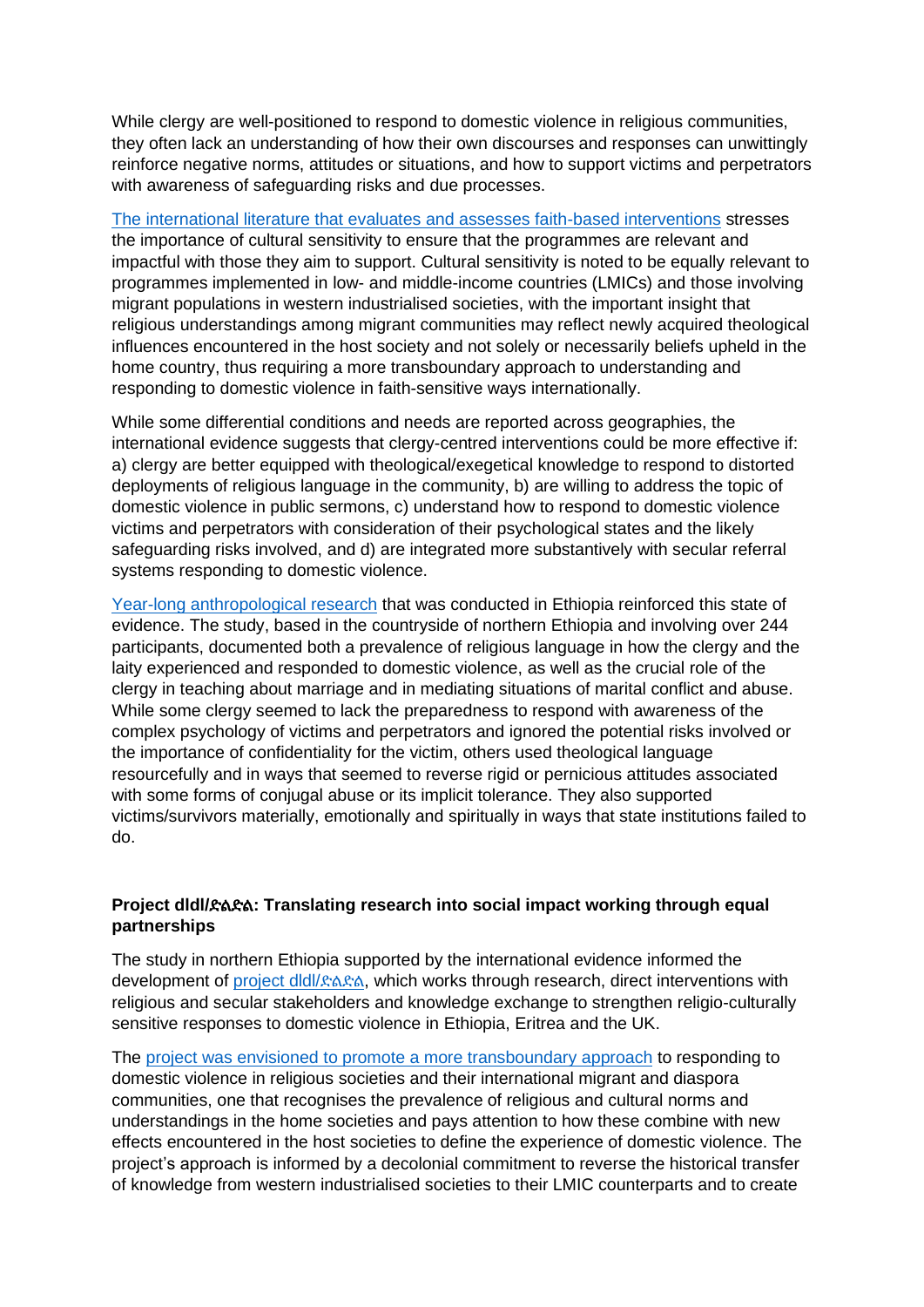platforms for the former to learn from the good practices of the latter and the culturesensitive approaches employed in non-western religious societies often with significant effects.

The project started in November 2020 in Ethiopia by launching a pilot series of 10 workshops with Ethiopian Orthodox *Täwahәdo* clergy in Amhara region of Ethiopia to improve the clergy's ability to respond to victims and perpetrators with a sharpened theological acumen, increased awareness of safety risks for the victim and a refined understanding of victim/perpetrator psychological states, as well as to integrate the clergy in new referral systems currently being developed in the country.

In line with the project's commitments to avoid duplication and to strengthen local infrastructure and initiatives so as to achieve more integrated and transboundary approaches to domestic violence, the delivery of the workshops has been achieved in partnership with the [Ethiopian Orthodox Church Development and Inter-Church Aid](http://eotcdicac.org/)  [Commission](http://eotcdicac.org/) (EOC DICAC), which works through the church structure extending from the Patriarch's office to local diocese level. The design and delivery of the workshop content has also been supported by the [Ethiopian Women Lawyers' Association](https://ewla-et.org/) (EWLA), which have been at the forefront of pushing for domestic violence-related legislation and developing community-based referral systems to support domestic violence victims/survivors in the country.

## **Building awareness among clergy through dialogical and reflection-based workshops that also serve research purposes**

The workshops are designed and delivered in Amharic in a culture-sensitive way, addressing gender norms and inequalities that contribute to the continuation of the problem and responding to the gaps, concerns and questions that rural and town clergy have regarding marriage, gender relations, family planning and other issues that are related to conflict in the conjugal relationship.

Each workshop is comprised of three units, a presentation on domestic violence definitions, realities and attitudes in the community, theological training employing Church teachings and Patristic responses to marriage-related issues, and safeguarding training and education on domestic violence laws in the country. The second unit presents the teachings of the Ethiopian Orthodox *Täwahәdo* Church on gender relations, marriage, conjugal cohabitation and domestic violence complemented by St John Chrysostom's homilies about the same. This material was developed on the basis of a thorough study and understanding of the local Church tradition and how this has been received and experienced by clergy and laity historically. The third unit provides information on the legal framework on domestic violence, available referral systems in the clergy's vicinity and safeguarding information and advice. The three units are summarized in booklets co-produced with partners and theology specialists (available in [Amharic](https://projectdldl.org/wp-content/uploads/2021/06/Booklet_final_Amharic_edited_fin.pdf) and [English\)](https://projectdldl.org/wp-content/uploads/2021/06/Booklet_final_English%E2%80%94PDF.pdf) that are handed to the participants for future reference and use.

The workshops employ dialogical and reflective approaches to help the clergy become more aware of the complexities of domestic violence in society, but also to create a platform for them to share experiences, complementing more top-down Church-led trainings. Moreover, the workshops serve research purposes by collecting first-hand accounts from the participants to enhance the workshop content and its relevance to diverse contexts.